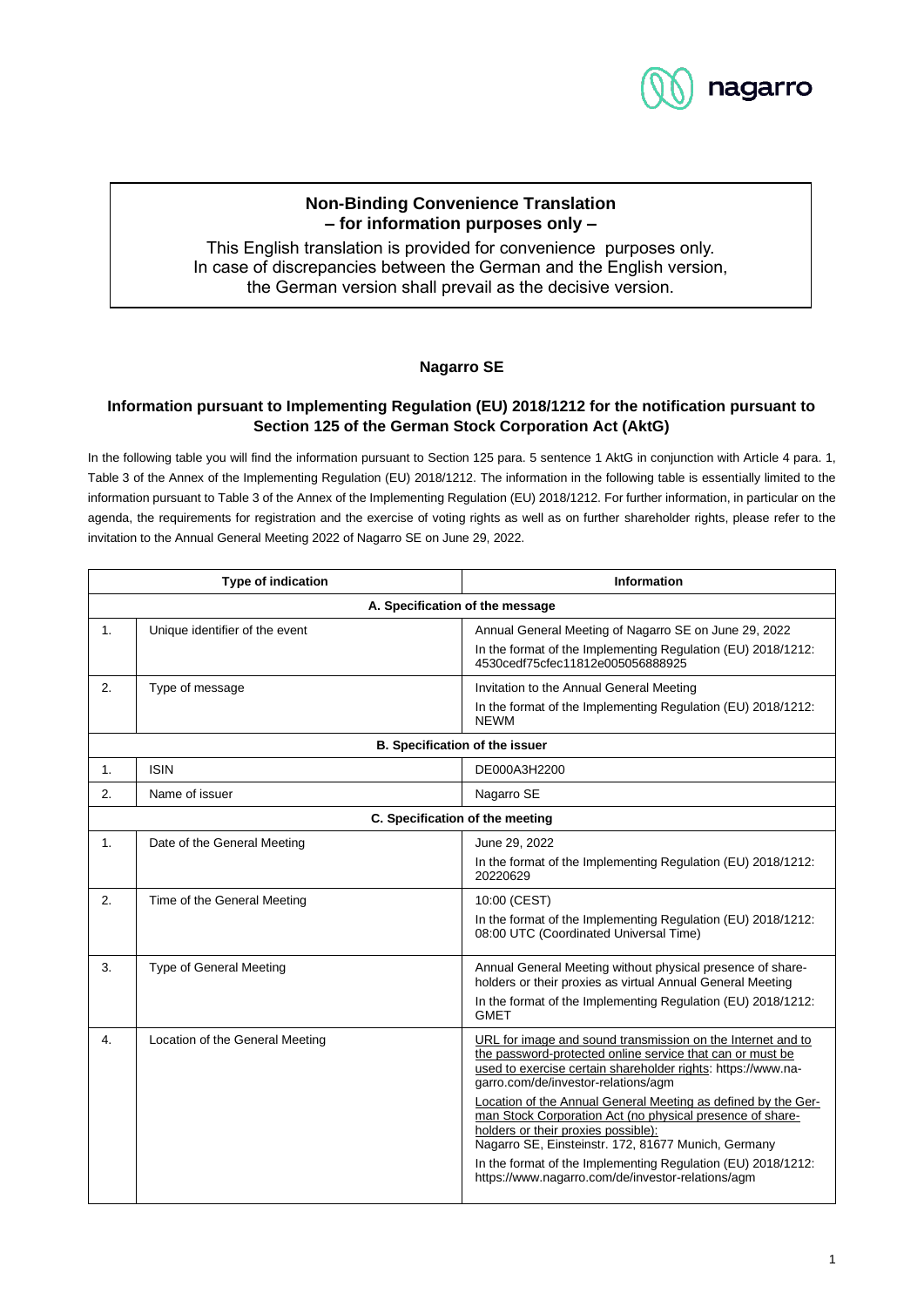

| 5. | <b>Recording Date</b>                                                                 | June 22, 2022, 24:00 h (CEST)                                                                                                                                                                                                                                                                                                                                                                                                                                     |
|----|---------------------------------------------------------------------------------------|-------------------------------------------------------------------------------------------------------------------------------------------------------------------------------------------------------------------------------------------------------------------------------------------------------------------------------------------------------------------------------------------------------------------------------------------------------------------|
|    | (Technically authoritative portfolio date, so-called<br><b>Technical Record Date)</b> | In the format of the Implementing Regulation (EU) 2018/1212:<br>20220622; 22:00 h UTC                                                                                                                                                                                                                                                                                                                                                                             |
|    |                                                                                       | For the right to participate as well as for the exercise of the vot-<br>ing right, the number of shares registered in the share register<br>on the day of the Annual General Meeting shall be decisive.<br>This will be the number of shares at the end of the last day of<br>the registration period (Technical Record Date) as in the period<br>from June 23, 2022, 00:00 h (CEST), until including June 29,<br>2022 no changes are made in the share register. |
|    |                                                                                       | Technically authoritative portfolio date (so-called Technical<br>Record Date) is therefore the end of June 22, 2022 (CEST).                                                                                                                                                                                                                                                                                                                                       |
| 6. | Uniform Resource Locator (URL)                                                        | All information that must be communicated to shareholders<br>prior to the Annual General Meeting can be found at<br>https://www.nagarro.com/de/investor-relations/agm                                                                                                                                                                                                                                                                                             |
|    | D. Participation* in the Annual General Meeting - Voting by absentee ballot           |                                                                                                                                                                                                                                                                                                                                                                                                                                                                   |
| 1. | Method of participation* by the shareholder                                           | Voting by absentee ballot                                                                                                                                                                                                                                                                                                                                                                                                                                         |
|    |                                                                                       | In the format of the Implementing Regulation (EU) 2018/1212:<br>EV (according to ISO20022: MAIL, EVOT);                                                                                                                                                                                                                                                                                                                                                           |
|    |                                                                                       | The video and audio transmission of the entire Annual General<br>Meeting can be accessed live via the online service at<br>https://www.nagarro.com/de/investor-relations/agm                                                                                                                                                                                                                                                                                      |
| 2. | Issuer deadline for the notification of participation*.                               | Registration for the Annual General Meeting by June 22, 2022,<br>24:00 (CEST)                                                                                                                                                                                                                                                                                                                                                                                     |
|    |                                                                                       | In the format of the Implementing Regulation (EU) 2018/1212:<br>20220622, 22:00 UTC (Coordinated Universal Time).                                                                                                                                                                                                                                                                                                                                                 |
| 3. | Issuer deadline for voting (here: for voting by absen-                                | For postal delivery:                                                                                                                                                                                                                                                                                                                                                                                                                                              |
|    | tee ballot)                                                                           | June 28, 2022, 24:00 (CEST)                                                                                                                                                                                                                                                                                                                                                                                                                                       |
|    |                                                                                       | In the format of the Implementing Regulation (EU) 2018/1212:<br>20220628, 22:00 UTC (Coordinated Universal Time).                                                                                                                                                                                                                                                                                                                                                 |
|    |                                                                                       | For submission by email or via the password-protected online<br>service at https://www.nagarro.com/de/investor-relations/agm<br>and for revocation or amendment:                                                                                                                                                                                                                                                                                                  |
|    |                                                                                       | Until the start of voting on June 29, 2022                                                                                                                                                                                                                                                                                                                                                                                                                        |
|    |                                                                                       | In the format of the Implementing Regulation (EU) 2018/1212:<br>20220629, until the start of voting                                                                                                                                                                                                                                                                                                                                                               |
|    | with participation within the meaning of Section 118 para. 1 sentence 2 AktG.         | *The term participation is used above exclusively in the sense of the Implementing Regulation (EU) 2018/1212 and is not identical                                                                                                                                                                                                                                                                                                                                 |
|    | D. Participation* in the Annual General Meeting - Participation by proxy              |                                                                                                                                                                                                                                                                                                                                                                                                                                                                   |
| 1. | Type of participation* by the shareholder                                             | Authorization by                                                                                                                                                                                                                                                                                                                                                                                                                                                  |
|    |                                                                                       | Issuance of powers of attorney and instructions to the<br>proxies appointed by the Company                                                                                                                                                                                                                                                                                                                                                                        |
|    |                                                                                       | Issuance of power of attorney and, if desired, instructions<br>$\bullet$<br>to an intermediary, a shareholders' association, a voting<br>rights advisor within the meaning of Section 134a para. 1<br>no. 3, para. 2 no. 3 AktG or any other person deemed<br>equivalent to intermediaries pursuant to Section 135<br>para. 8 AktG                                                                                                                                |
|    |                                                                                       | Granting of power of attorney to third parties (instructions<br>$\bullet$<br>are also conceivable here)                                                                                                                                                                                                                                                                                                                                                           |
|    |                                                                                       | In the format of the Implementing Regulation (EU) 2018/1212:<br>PX (according to ISO20022: PRXY)                                                                                                                                                                                                                                                                                                                                                                  |
|    |                                                                                       | The video and audio transmission of the entire Annual General<br>Meeting can be accessed live via the online service at<br>https://www.nagarro.com/de/investor-relations/agm                                                                                                                                                                                                                                                                                      |
| 2. | Deadline set by the issuer for notification of participa-<br>tion <sup>*</sup> .      | Registration for the Annual General Meeting by June 22, 2022,<br>24:00 (CEST)                                                                                                                                                                                                                                                                                                                                                                                     |
|    |                                                                                       | In the format of the Implementing Regulation (EU) 2018/1212:<br>20220622, 22:00 UTC (Coordinated Universal Time).                                                                                                                                                                                                                                                                                                                                                 |
| 3. | Deadline set by the issuer for voting (here: for proxy<br>voting)                     | For the postal issue of proxies and instructions to the proxies<br>appointed by the Company:<br>June 28, 2022, 24:00 (CEST)                                                                                                                                                                                                                                                                                                                                       |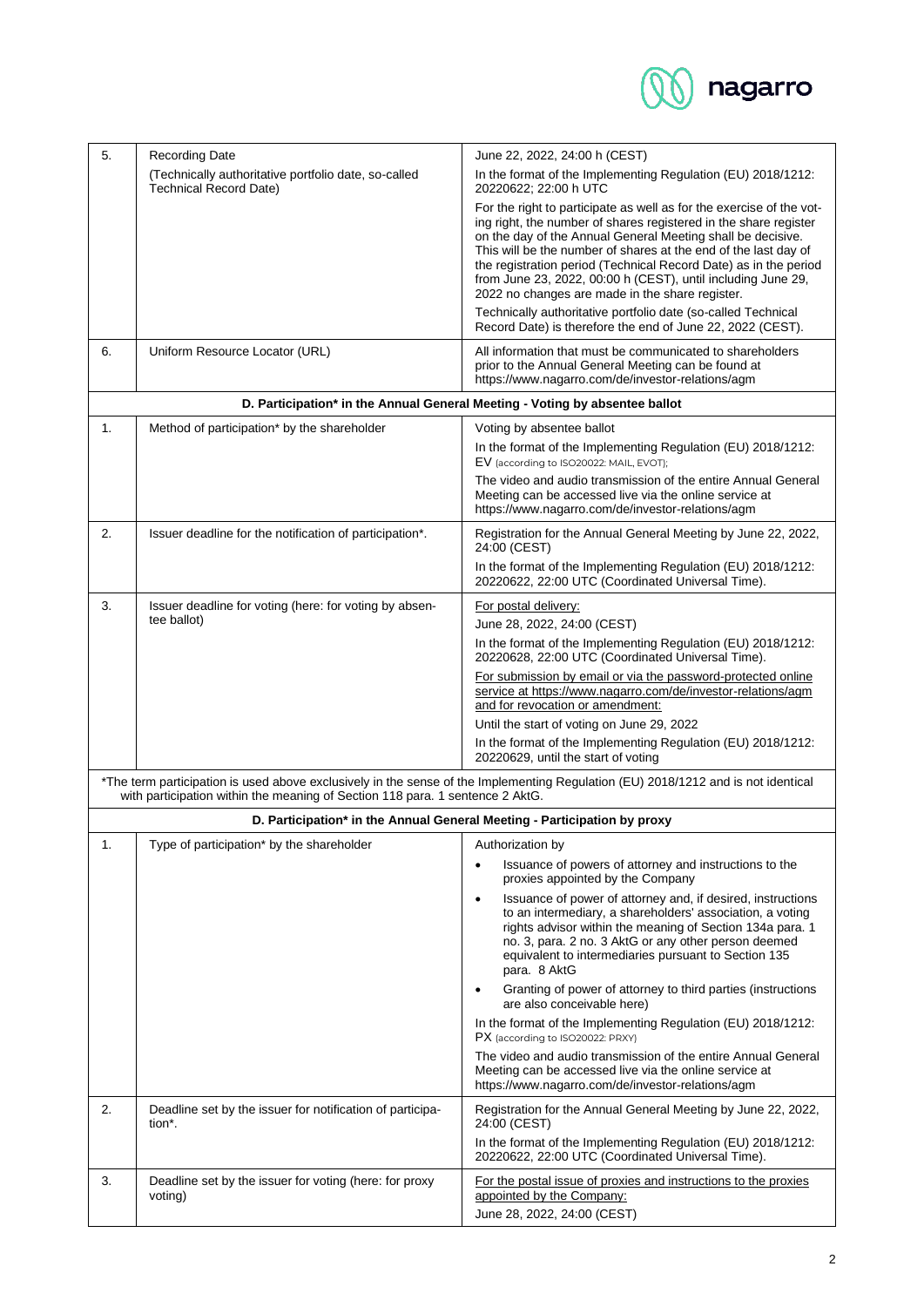

|    |                                                                               | In the format of the Implementing Regulation (EU) 2018/1212:<br>20220628, 22:00 UTC (Coordinated Universal Time).                                                                                                                                                                                                          |
|----|-------------------------------------------------------------------------------|----------------------------------------------------------------------------------------------------------------------------------------------------------------------------------------------------------------------------------------------------------------------------------------------------------------------------|
|    |                                                                               | For granting power of attorney and issuing instructions to the<br>proxies appointed by the Company by email or via the pass-<br>word-protected online service at https://www.na-<br>garro.com/de/investor-relations/agm, as well as for revocation<br>or amendment:                                                        |
|    |                                                                               | Until the start of voting on June 29, 2022                                                                                                                                                                                                                                                                                 |
|    |                                                                               | In the format of the Implementing Regulation (EU) 2018/1212:<br>20220629, until the start of voting                                                                                                                                                                                                                        |
|    |                                                                               | For the postal issue of proxy authorizations and, if desired, in-                                                                                                                                                                                                                                                          |
|    |                                                                               | structions to an intermediary, a shareholders' association, a<br>voting rights advisor within the meaning of Section 134a<br>para. 1 no. 3, para. 2 no. 3 AktG or any other person deemed<br>equivalent to intermediaries pursuant to Section 135 para. 8<br>AktG, as well as their postal revocation or postal amendment: |
|    |                                                                               | No deadline set by the issuer; deadlines for voting by proxy are<br>based on the deadlines for the form of voting selected in each<br>case (postal vote or granting of power of attorney and instruc-<br>tions to the proxies appointed by the Company).                                                                   |
|    |                                                                               | For the issuance of proxy and, if desired, instructions to an in-<br>termediary, a shareholders' association, a voting rights advisor<br>within the meaning of Section 134a para. 1 no. 3, para. 2 no. 3<br>AktG or amendment by email or via the password-protected                                                       |
|    |                                                                               | online service at https://www.nagarro.com/de/investor-rela-<br>tions/agm (provided that the relevant intermediary, sharehold-<br>ers' association or voting rights advisor participates in this ser-<br>vice):                                                                                                             |
|    |                                                                               | No deadline set by the issuer; deadlines for voting by proxy are<br>based on the deadlines for the form of voting selected in each<br>case (postal vote or granting of power of attorney and instruc-<br>tions to the proxies appointed by the Company).                                                                   |
|    |                                                                               | For all types of proxies applies:                                                                                                                                                                                                                                                                                          |
|    |                                                                               | Proxies other than those appointed by the Company may only<br>cast votes by postal vote or by granting power of attorney and<br>issuing instructions to the proxies appointed by the Company<br>within the time limits specified for this purpose.                                                                         |
|    |                                                                               | The exercise of voting rights and other shareholder rights by a<br>proxy requires timely registration for the Annual General Meet-<br>ing. For the registration deadline, see section 2 in this block D.                                                                                                                   |
|    |                                                                               |                                                                                                                                                                                                                                                                                                                            |
|    | with participation within the meaning of Section 118 para. 1 sentence 2 AktG. | *The term participation is used above exclusively in the sense of the Implementing Regulation (EU) 2018/1212 and is not identical                                                                                                                                                                                          |
|    | E. Agenda - Agenda item 1                                                     |                                                                                                                                                                                                                                                                                                                            |
| 1. | Unique identifier of the agenda item                                          | 1                                                                                                                                                                                                                                                                                                                          |
| 2. | Title of the agenda item                                                      | Presentation of the annual financial statements of Nagarro SE<br>and the consolidated financial statements 2021                                                                                                                                                                                                            |
| 3. | Uniform Resource Locator (URL) of the materials                               | https://www.nagarro.com/de/investor-relations/agm                                                                                                                                                                                                                                                                          |
| 4. | Vote                                                                          | None                                                                                                                                                                                                                                                                                                                       |
| 5. | Alternative voting options                                                    | N/A                                                                                                                                                                                                                                                                                                                        |
|    | E. Agenda - Agenda item 2                                                     |                                                                                                                                                                                                                                                                                                                            |
| 1. | Unique identifier of the agenda item                                          | $\overline{2}$                                                                                                                                                                                                                                                                                                             |
| 2. | Title of the agenda item                                                      | Resolution on the discharge of the members of the Manage-<br>ment Board                                                                                                                                                                                                                                                    |
| 3. | Uniform Resource Locator (URL) of the materials                               | https://www.nagarro.com/de/investor-relations/agm                                                                                                                                                                                                                                                                          |
| 4. | Vote                                                                          | Binding vote;<br>In the format of the Implementing Regulation (EU) 2018/1212:<br><b>BV</b>                                                                                                                                                                                                                                 |
| 5. | Alternative voting options                                                    | Vote in favor, vote against, abstention<br>In the format of the Implementing Regulation (EU) 2018/1212:                                                                                                                                                                                                                    |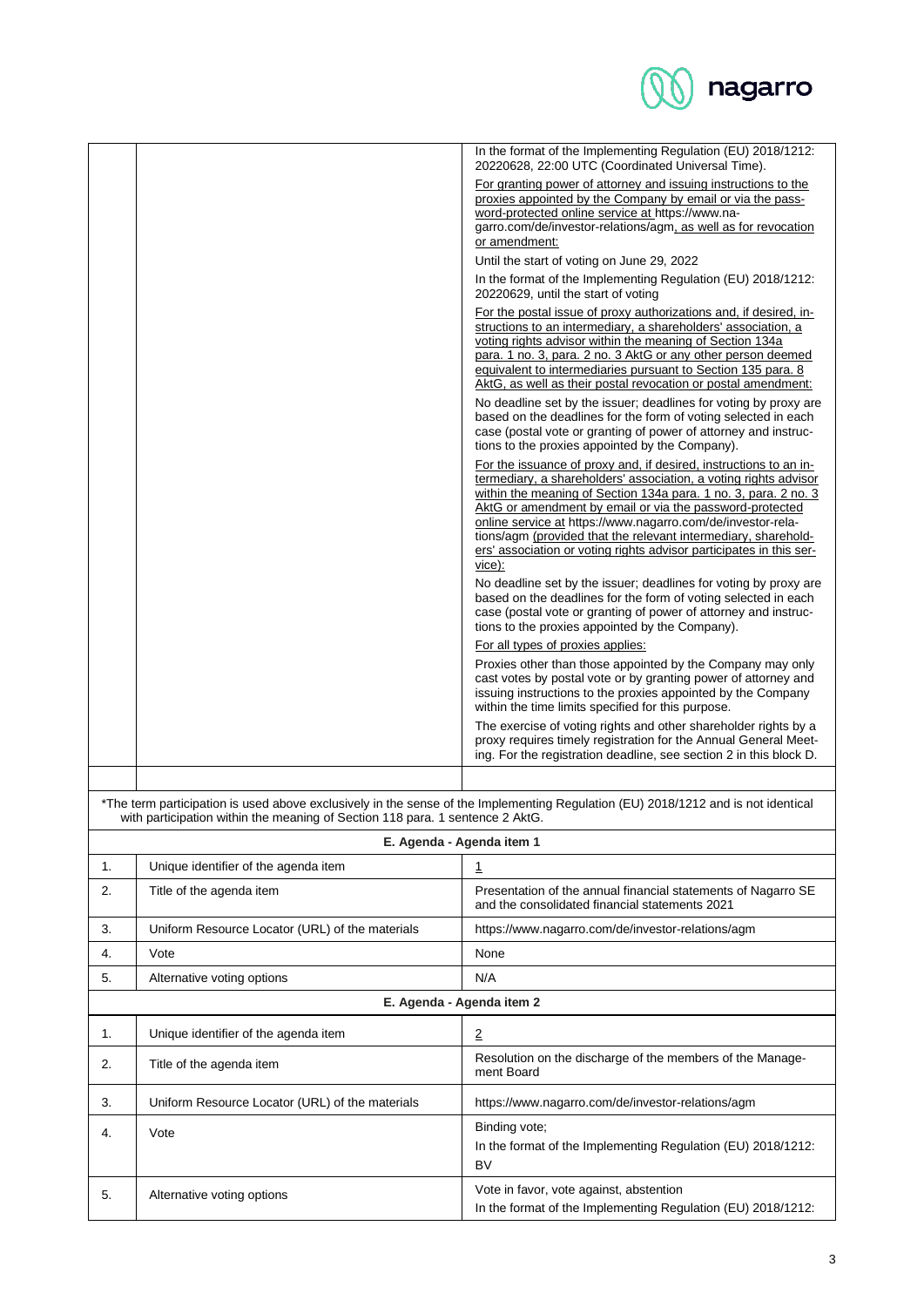

|                                                                                                    |                                                 | VF, VA, AB                                                                                                                                                                                                                                                                     |  |  |  |
|----------------------------------------------------------------------------------------------------|-------------------------------------------------|--------------------------------------------------------------------------------------------------------------------------------------------------------------------------------------------------------------------------------------------------------------------------------|--|--|--|
| E. Agenda - Agenda item 3                                                                          |                                                 |                                                                                                                                                                                                                                                                                |  |  |  |
| 1.                                                                                                 | Unique identifier of the agenda item            | 3                                                                                                                                                                                                                                                                              |  |  |  |
| 2.                                                                                                 | Title of the agenda item                        | Resolution on the discharge of the members of the Supervi-<br>sory Board                                                                                                                                                                                                       |  |  |  |
| 3.                                                                                                 | Uniform Resource Locator (URL) of the materials | https://www.nagarro.com/de/investor-relations/agm                                                                                                                                                                                                                              |  |  |  |
| 4.                                                                                                 | Vote                                            | Binding vote;<br>In the format of the Implementing Regulation (EU) 2018/1212:<br><b>BV</b>                                                                                                                                                                                     |  |  |  |
| 5.                                                                                                 | Alternative voting options                      | Vote in favor, vote against, abstention<br>In the format of the Implementing Regulation (EU) 2018/1212:<br>VF, VA, AB                                                                                                                                                          |  |  |  |
|                                                                                                    | E. Agenda - Agenda item 4                       |                                                                                                                                                                                                                                                                                |  |  |  |
| 1.                                                                                                 | Unique identifier of the agenda item            | 4                                                                                                                                                                                                                                                                              |  |  |  |
| 2.                                                                                                 | Title of the agenda item                        | Resolution on the appointment of the auditor and the group au-<br>ditor for the financial year 2022 as well as the auditor for the<br>audit review of interim financial information of the Company<br>and the group to be published until the Annual General Meet-<br>ing 2023 |  |  |  |
| 3.                                                                                                 | Uniform Resource Locator (URL) of the materials | https://www.nagarro.com/de/investor-relations/agm                                                                                                                                                                                                                              |  |  |  |
| 4.                                                                                                 | Vote                                            | Binding vote;<br>In the format of the Implementing Regulation (EU) 2018/1212:<br><b>BV</b>                                                                                                                                                                                     |  |  |  |
| 5.                                                                                                 | Alternative voting options                      | Vote in favor, vote against, abstention<br>In the format of the Implementing Regulation (EU) 2018/1212:<br>VF, VA, AB                                                                                                                                                          |  |  |  |
|                                                                                                    |                                                 | E. Agenda - Agenda item 5                                                                                                                                                                                                                                                      |  |  |  |
| 1.                                                                                                 | Unique identifier of the agenda item            | 5                                                                                                                                                                                                                                                                              |  |  |  |
| 2.                                                                                                 | Title of the agenda item                        | Resolution on the approval of the compensation report                                                                                                                                                                                                                          |  |  |  |
| 3.                                                                                                 | Uniform Resource Locator (URL) of the materials | https://www.nagarro.com/de/investor-relations/agm                                                                                                                                                                                                                              |  |  |  |
| 4.                                                                                                 | Vote                                            | Advisory vote;<br>In the format of the Implementing Regulation (EU) 2018/1212:<br>AV                                                                                                                                                                                           |  |  |  |
| 5.                                                                                                 | Alternative voting options                      | Vote in favor, vote against, abstention<br>In the format of the Implementing Regulation (EU) 2018/1212:<br>VF, VA, AB                                                                                                                                                          |  |  |  |
|                                                                                                    |                                                 | F. Specification of the deadlines regarding exercise of other shareholders rights - Additions to the agenda                                                                                                                                                                    |  |  |  |
| 1.                                                                                                 | Object of deadline                              | Requests for additions to the agenda (Section 122 para. 2<br>AktG)                                                                                                                                                                                                             |  |  |  |
| 2.                                                                                                 | Applicable issuer deadline                      | May 29, 2022, 24:00 (CEST)<br>In the format of the Implementing Regulation (EU) 2018/1212:<br>20220529, 22:00 UTC (Coordinated Universal Time).                                                                                                                                |  |  |  |
| F. Specification of the deadlines regarding exercise of other shareholders rights - Countermotions |                                                 |                                                                                                                                                                                                                                                                                |  |  |  |
| 1.                                                                                                 | Object of deadline                              | Submission of countermotions to a specific item on the agenda<br>(Section 126 AktG)<br>Countermotions to be made available pursuant to Section 126<br>AktG shall be deemed to have been made at the General                                                                    |  |  |  |